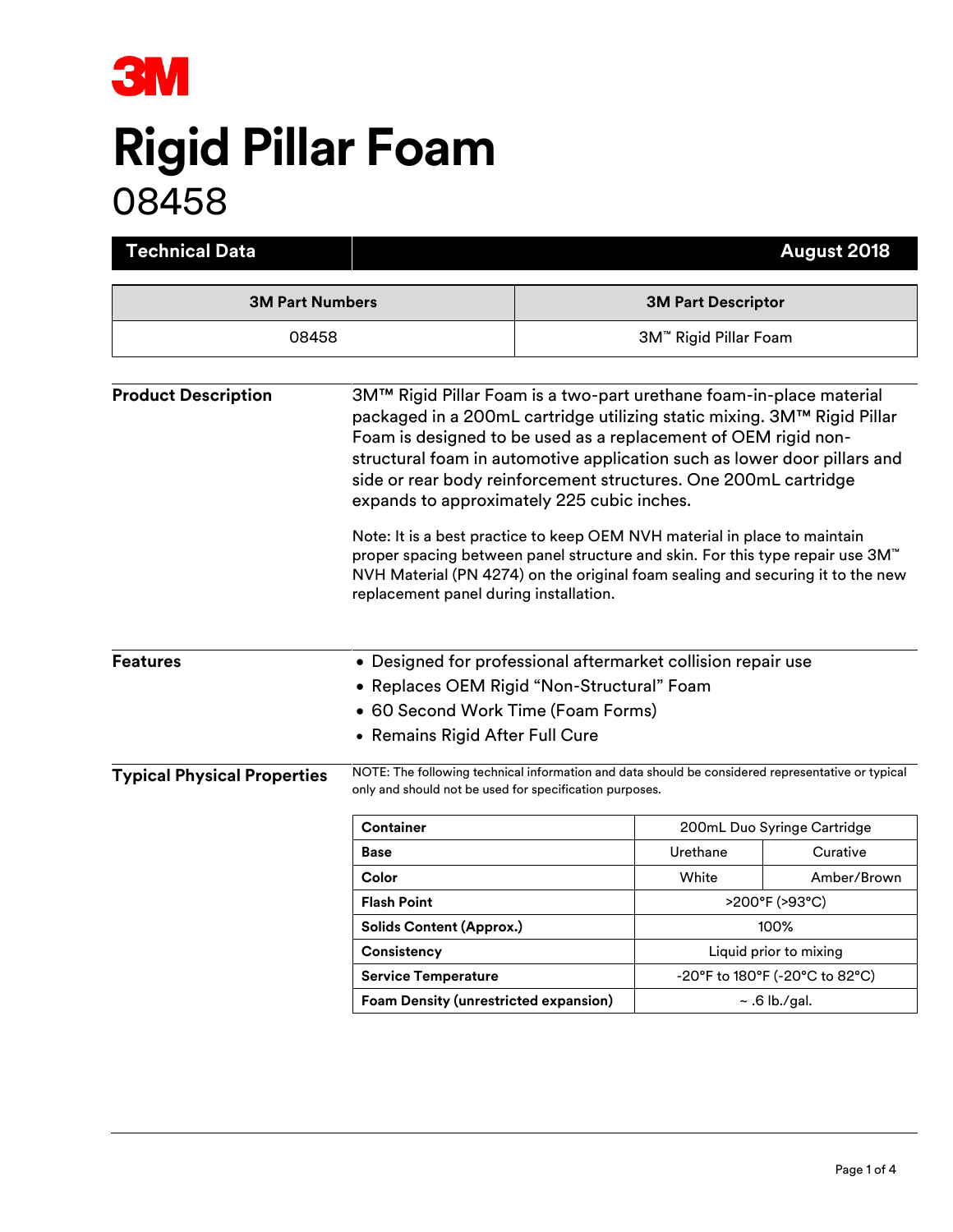## **3M™ Rigid Pillar Foam**

08458

| <b>Typical Performance</b><br><b>Properties</b> | The following times have been determined with ambient air<br>temperature and substrate temperature @ 73°F (23°C) and are<br>considered typical values.<br><b>WORK TIME: 60 Seconds</b>                                              |  |  |  |
|-------------------------------------------------|-------------------------------------------------------------------------------------------------------------------------------------------------------------------------------------------------------------------------------------|--|--|--|
|                                                 | <b>CLAMP TIME: N/A</b><br><b>CURE TIME: 1 hour</b>                                                                                                                                                                                  |  |  |  |
| <b>Product Uses</b>                             | Generally used in automotive body repair when replacing rigid foam<br>located inside body structures such as, door pillars and body side or<br>rear panel structures and closed cavities requiring rigid foam for NVH<br>reduction. |  |  |  |
|                                                 | Use with the following accessories:                                                                                                                                                                                                 |  |  |  |
|                                                 | ● 3M™ Manual Applicator (PN 08571 or PN 08117)<br>● 3M™ Pneumatic Applicator (PN 09930)<br>• 3M™ Static Mix Nozzle (PN 08193, 6-bag)<br>● 3M™ Static Mix Nozzle (PN 08194, 50-box)                                                  |  |  |  |
|                                                 | For professional use only. Not intended for retail sale.                                                                                                                                                                            |  |  |  |
| <b>Performance Properties</b>                   | The following times have been determined with ambient air<br>temperature and substrate temperature @ 73°F (23°C) and are<br>considered typical values.                                                                              |  |  |  |
|                                                 | <b>WORK TIME: 60 Seconds</b>                                                                                                                                                                                                        |  |  |  |
|                                                 | <b>CLAMP TIME: N/A</b>                                                                                                                                                                                                              |  |  |  |
|                                                 | <b>SAND TIME: N/A</b>                                                                                                                                                                                                               |  |  |  |
|                                                 | <b>CURE TIME: 1 hour</b>                                                                                                                                                                                                            |  |  |  |
|                                                 | 3M™ Rigid Pillar Foam PN 08458 has been tested under SAE J 369<br>(section 3) and is rated SE/O (self-extinguishing).                                                                                                               |  |  |  |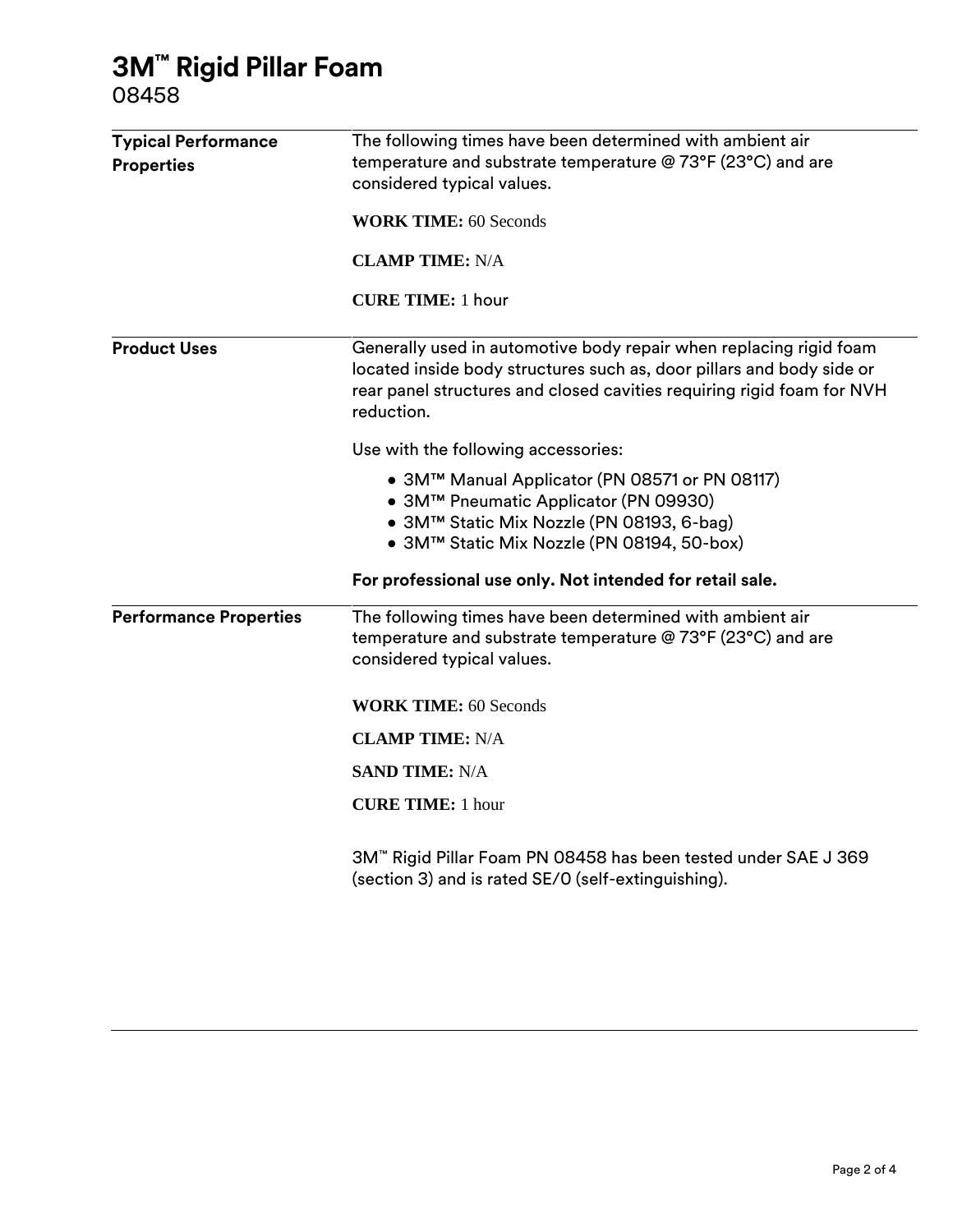## **3M™ Rigid Pillar Foam**

08458

| <b>Directions for Use</b>   | <b>CARTRIDGE PREPARATION</b><br>1. Insert the cartridge into the applicator and remove the collar and<br>plug. Discard a small amount of material to a disposable surface<br>and reinstall the nozzle and collar.<br>2. Dispense a small amount of material through the mixing nozzle on<br>to a disposable surface, preparation is now complete. Work<br>quickly after this step as foaming occurs in 60 seconds. |                                                                                                                                                                                                                                                                                                                                                                                                                                                                                                                                                                                                                                                                                                                                                                                                                                                                                                                                                                                                                                                     |  |  |                                     |
|-----------------------------|--------------------------------------------------------------------------------------------------------------------------------------------------------------------------------------------------------------------------------------------------------------------------------------------------------------------------------------------------------------------------------------------------------------------|-----------------------------------------------------------------------------------------------------------------------------------------------------------------------------------------------------------------------------------------------------------------------------------------------------------------------------------------------------------------------------------------------------------------------------------------------------------------------------------------------------------------------------------------------------------------------------------------------------------------------------------------------------------------------------------------------------------------------------------------------------------------------------------------------------------------------------------------------------------------------------------------------------------------------------------------------------------------------------------------------------------------------------------------------------|--|--|-------------------------------------|
|                             |                                                                                                                                                                                                                                                                                                                                                                                                                    |                                                                                                                                                                                                                                                                                                                                                                                                                                                                                                                                                                                                                                                                                                                                                                                                                                                                                                                                                                                                                                                     |  |  | STANDARD SOUND DEADENER APPLICATION |
|                             |                                                                                                                                                                                                                                                                                                                                                                                                                    | 1. Cover areas such as interior trim to prevent accidental spillage or<br>damage.<br>2. Some applications require the use of a damming material, if the<br>OEM material has been damaged insert a suitable substitute to<br>form a dam maintaining proper positioning of the foam material,<br>(a balloon may work well in some cases).<br>3. Apply rigid foam to previous OEM locations after final installation<br>of outer sheet metal. Do not apply prior to welding operation<br>completion. Consider the 60 second working time during the<br>application.<br>4. In some cases, the use of a flexible hose such as clear vinyl may<br>aide in accessing areas deep within structures, be sure to extrude<br>the material quickly when using nozzle extensions<br>5. After application is complete keep the applicator plunger<br>mechanism engaged to prevent the foam from migrating back<br>into the cartridge. After a few minutes, the cartridge may be<br>removed from the applicator and placed in storage with the<br>nozzle in place. |  |  |                                     |
| <b>Applications</b>         | Sound deadening and vibration reduction material for automotive body<br>repairs, such as door skins to intrusion beam, trunk floors, roof bow to<br>skin locations.                                                                                                                                                                                                                                                |                                                                                                                                                                                                                                                                                                                                                                                                                                                                                                                                                                                                                                                                                                                                                                                                                                                                                                                                                                                                                                                     |  |  |                                     |
| <b>Storage and Handling</b> | Store at room temperature. Rotate stock on a "first-in-first-out" basis.<br>When stored at the recommended conditions in original, unopened<br>containers, this product has a shelf life of 12 months. Use in a well-<br>ventilated area.                                                                                                                                                                          |                                                                                                                                                                                                                                                                                                                                                                                                                                                                                                                                                                                                                                                                                                                                                                                                                                                                                                                                                                                                                                                     |  |  |                                     |